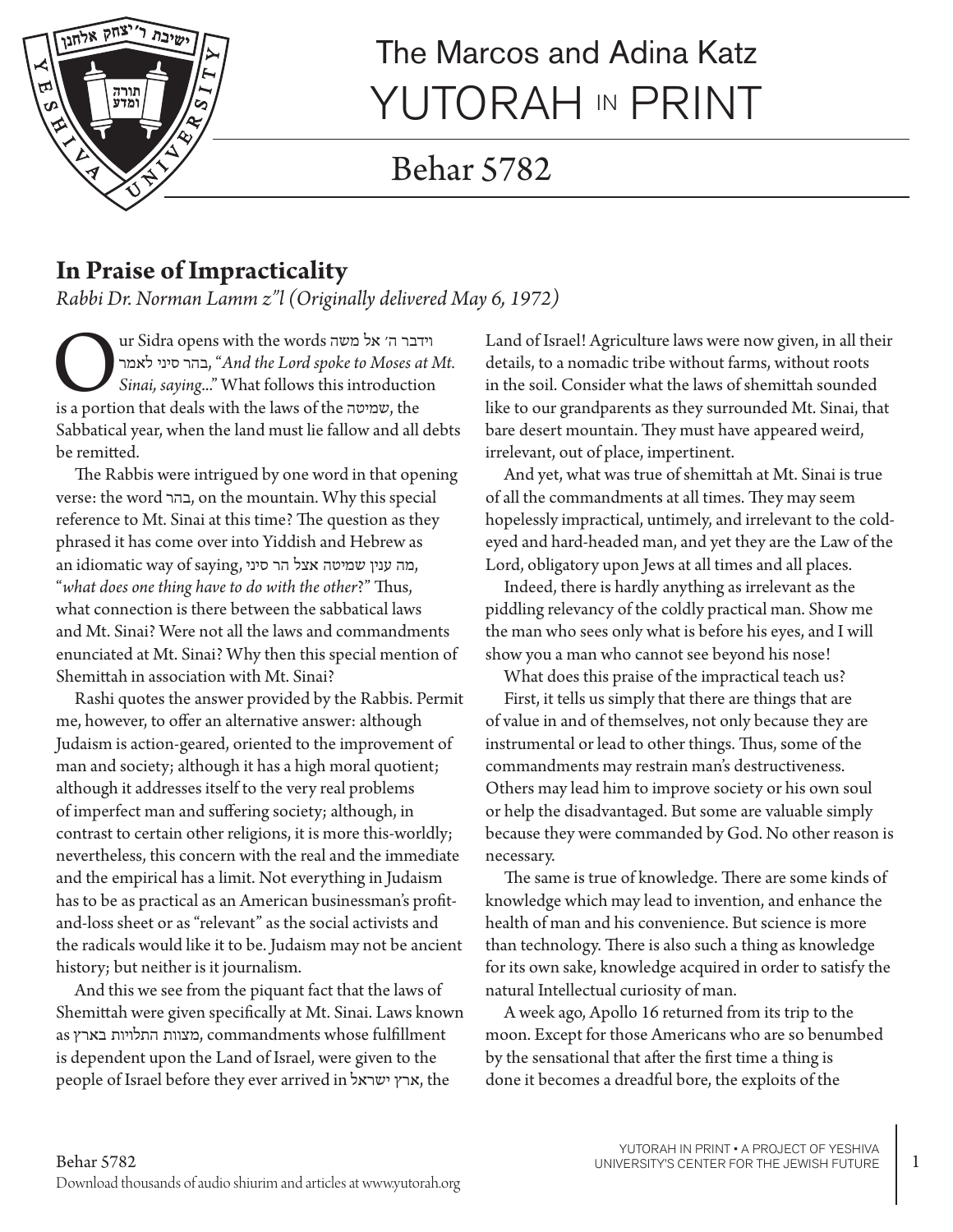astronauts kept the world enraptured. And yet consider what a monumental irrelevance the whole project is! The government spends millions of dollars, some of the brightest men in the world donate their talents, three men risk their lives -- all in order to study the structure of remote rocks so that we might formulate a theory of when the moon was created and how old it is. So what?, one might ask. And the answer is: so everything!

Yes, there may be legitimate questions about the priorities in our national budget. That is not now our concern. But without doubt, knowledge for its own sake must not be deprecated. The real point, to a small man, sometimes appears to be beside the point.

And the same is true in Judaism. There is the study of Torah for the sake of performance of the mitzvot, or the sake of cohesion of the community, or the sake of raising the level of Jewish observance. But the highest concept of Torah study remains לשמה תורה, Torah for its own sake. Here too, there may be a question of priorities in determining the subject matter of Torah. But there is no denying the ultimate and high value of לשמה תורה, of study for its own sake.

It was the Jerusalem Talmud (Hag. 2:1) that attributed to the most notorious heretic in Jewish history the opposition to "other-worldly study of Torah." Elisha ben Abuya, known as אחר ("the other one"), is said to have stormed into a classroom, rudely interrupted the teacher, and shouted at the students: "what are you doing here? Why are you wasting your time in such irrelevant material as Torah? You, you must be a builder; you must be a carpenter; you ought to become a fisherman, and you should be a tailor. Do something useful in your lives!" The great heretic was an eminently practical man...

Of course, I do not mean to be cute by espousing impracticality and advocating irrelevance. Total irrelevance is deadening to the spirit and results in what philosophers call solipsism; divorce from the outside world and experience and the introversion into oneself; and impracticality can become nothing but a semantic excuse for inefficiency and incompetence. What I do mean is that relevance is a good, but not the only one or even the most important one. And while practicality is necessary for the execution of ideals, dreams and visions need not be prerestrained in the Procrustean bed of a mercantile mentality.

The second point is that sometimes the apparently remote does contain highly significant and very real dimensions,

but it is our narrow vision and restricted understanding that does not allow us to expose these obscure insights. Kashrut sometimes is ridiculed in this modern age because it appears superfluous when we consider the sanitary facilities we possess. And yet, those who understand kashrut realize that it has so little to do with sanitation and has so very much to say about reverence for life — and this, in a world in which life is losing its value, in which the approval of abortions is moving into the encouragement of euthenasia. כלאים and שעטנז, the prohibitions against mixing various garments or seeds or animals, has always been held up as a paradigm of non-rational commandments, and yet today we realize how much they have to say to us about ecology and the preservation of the separate species of the universe. The Sabbath laws are meant not only to give us a day of rest, because Sunday in modern America can accomplish that as well. It does tell us that we are not the by-products of a cosmic accident, that we owe our existence to God, and must therefore curb our insufferable pride and collective arrogance.

So, these and many other such illustrations remind us of the need to search beneath the surface of Judaism for teachings that are eminently pertinent.

Third, we must be future-oriented. We must have faith that what is genuinely irrelevant now may, some day, become most relevant and meaningful as a result of our ability to carry on heroically despite present irrelevance and impracticality. What today seems visionary may prove indispensable to tomorrow's very real need.

The Rabbis were fond of saying: במקום עניים תורה דברי אחר במקום ועשירים אחד, the words of Torah and the Sages are "poor" in one place and "rich" in another. By this they meant to say, that sometimes the text of Torah will seem utterly narrow and superficial, teaching very little indeed. It is only when we compare it with another text, in another context, that we can appreciate how genuinely deep and insightful it really is. I would like to paraphrase that passage, switching from מקום to זמן, thus: תורה דברי עניים בזמן אחד ועשירים בזמן אחר. It sometimes happens that the words of Torah in one epoch may seem to be thin and insignificant; it is only later, at another time, that the same words stand revealed as possessing unspeakable richness of insight and teaching.

Take as the most striking example: the hope for Jerusalem, whose fifth anniversary of liberation we celebrate later this week.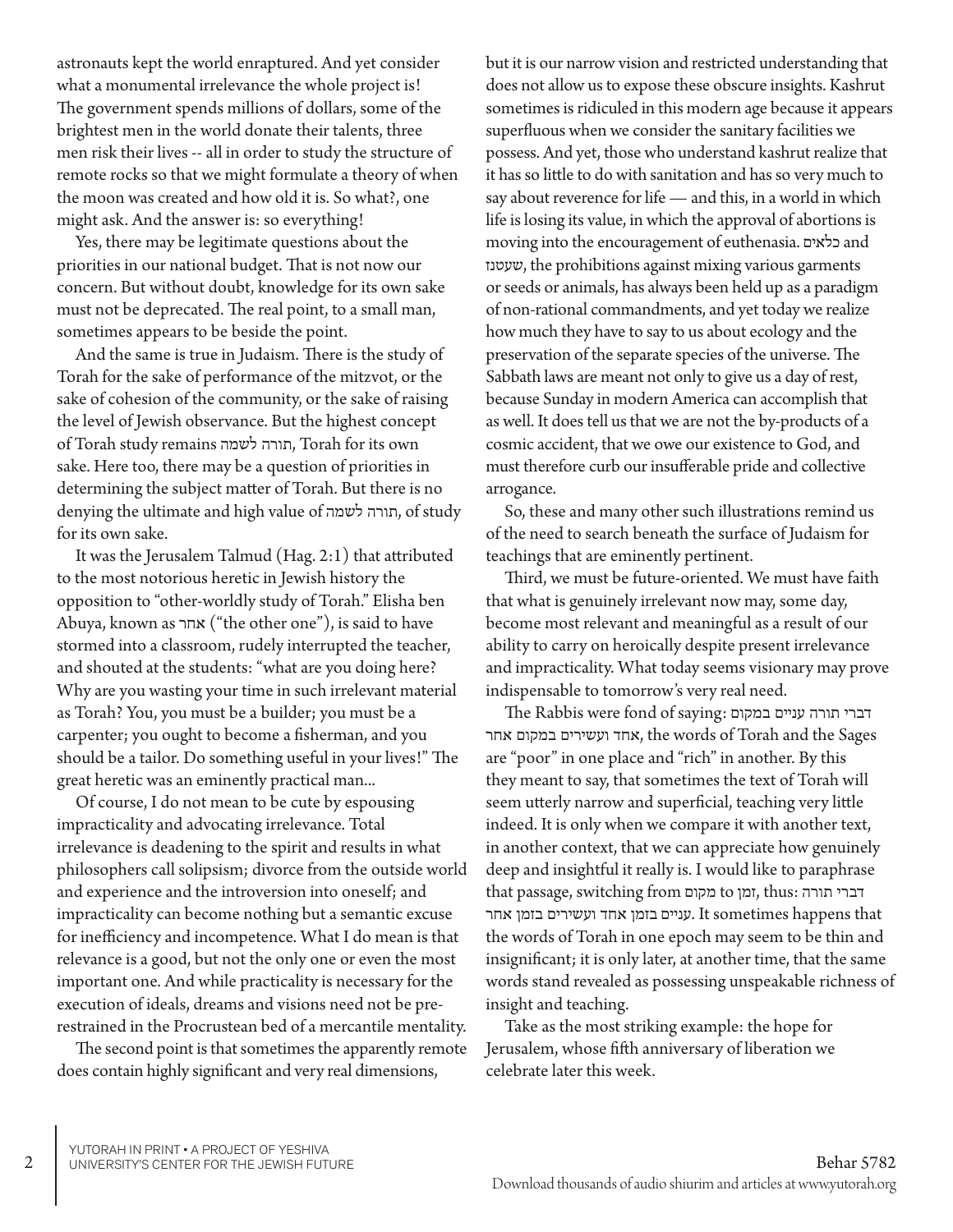If we have the privilege to commemorate the reunion of people and city, of Israel and Jerusalem, we must acknowledge our debt to a hundred generations of Jews and Jewesses who since the year 70 have been wild dreamers, impractical idealists, possessed of visions impossible of execution; Jews who turned to Jerusalem three times a day in prayer; who when they ate bread thanked God for bread -- and for Jerusalem; who mentioned Jerusalem when they fasted and when they feasted; who brought little packets of dust of Jerusalem during their lifetime in order to take it along with them in their coffins on their long journey to eternity; who arose at midnight for חצות תקון, to lament over Jerusalem, and at every happy occasion promised to return there.

If we live in Jerusalem today - it is because of those unsophisticated visionaries who wanted at least to die in it.

If we can visit Jerusalem this year — it is thanks to those other-worldly dreamers who sang out בירושלים הבאה לשנה, at least let us be there next year.

If we can happily laugh — פינו שחוק ימלא אז — it is in large measure the work of those who did not realize how irrelevant they were, how impossible their dreams were, and who prayed to return there, thus daring and braving and risking the derisive laughter of legions of practical men who simply knew that we were finished, and that Jerusalem would never become a Jewish city again.

It is only because of generations of bridegrooms who concluded every wedding by stamping on a glass, its shattering fragments recalling the חרבן ירושלים) (the destruction of Jerusalem), and proclaiming אשכחך אם ימיני תשכח ירושלים") If I forget thee 0 Jerusalem, let my right hand fail") that today we can defy the whole world, East and West, and say: Never again shall you separate us from Jerusalem, not Capitalists and not Communists, not Moslems and not even Christians who have lately discovered that Jerusalem is important to them.

Jerusalem Day is a tribute to this special Jewish brand of impracticality and irrelevance.

So, סיני הר אצל שמיטה ענין מה, what is the associationor connection between the sabbatical laws and Mt. Sinai? They come to tell us first, that not everything need be relevant; second, that not everything that appears irrelevant really is; and third, that what is irrelevant today may be the most important fact of life tomorrow.

This lesson too is part of the heritage of Sinai. Indeed, without it all the rest is in jeopardy. With it, all the rest will .במהרה בימנו אמן prevail too

*Read more at www.yu.edu/about/lamm-heritage.*

### **A Double Message**

*Rabbi Joshua (The Hoffer) Hoffman z"l*

**Parshas Behar deals mainly with the laws of shemittah, calling on us to leave the land fallow in the seventh year, and the laws of yovel, calling on to leave the land fallow an additional year, the fiftieth, as** shemittah, calling on us to leave the land fallow in the seventh year, and the laws of yovel, calling on us well to restore the land to its original owners, and to free our slaves. A major message of these laws is to strengthen out trust in God, as the sovereign of the land, and as true provider.

Interestingly, these laws are followed by laws regulating how to treat people in their time of need. We are told to strengthen the hand of someone who is slipping, offering him a loan, and not charging interest. Why do these laws follow those of shemittah and yovel? The Dubno Magid explains, that when we see someone in need we should not simply tell him to trust in God, but rather, help him out to the extent that we can. Trust in God is a personal matter, not something we tell others to do in order to avoid helping them. This explanation is in line with the

teaching of Rav Yisroel Salanter, who said that we should worry about our own spirituality along with other people's material needs, rather than the opposite (our own needs and the other's spirituality), which unfortunately is what many people do.

Actually, the message of shemittah and yovel entails both aspects of comportment. We must acknowledge God's sovereignty over the land by keeping it fallow, and allow others to benefit from it by declaring its produce ownerless, and allowing others to partake of it. In Parshas Bechukosai, the Torah declares the severe punishment that would come from neglecting the laws of shemittah, but more than simply failing to leave the land fallow is included in this punishment. The Torah says, "The land will be bereft of them, and it will be appeased for its shemittah year having become desolate of them, and they must gain appeasement for their iniquity, indeed, as retribution for having rejected My ordinances (mishpatim) and because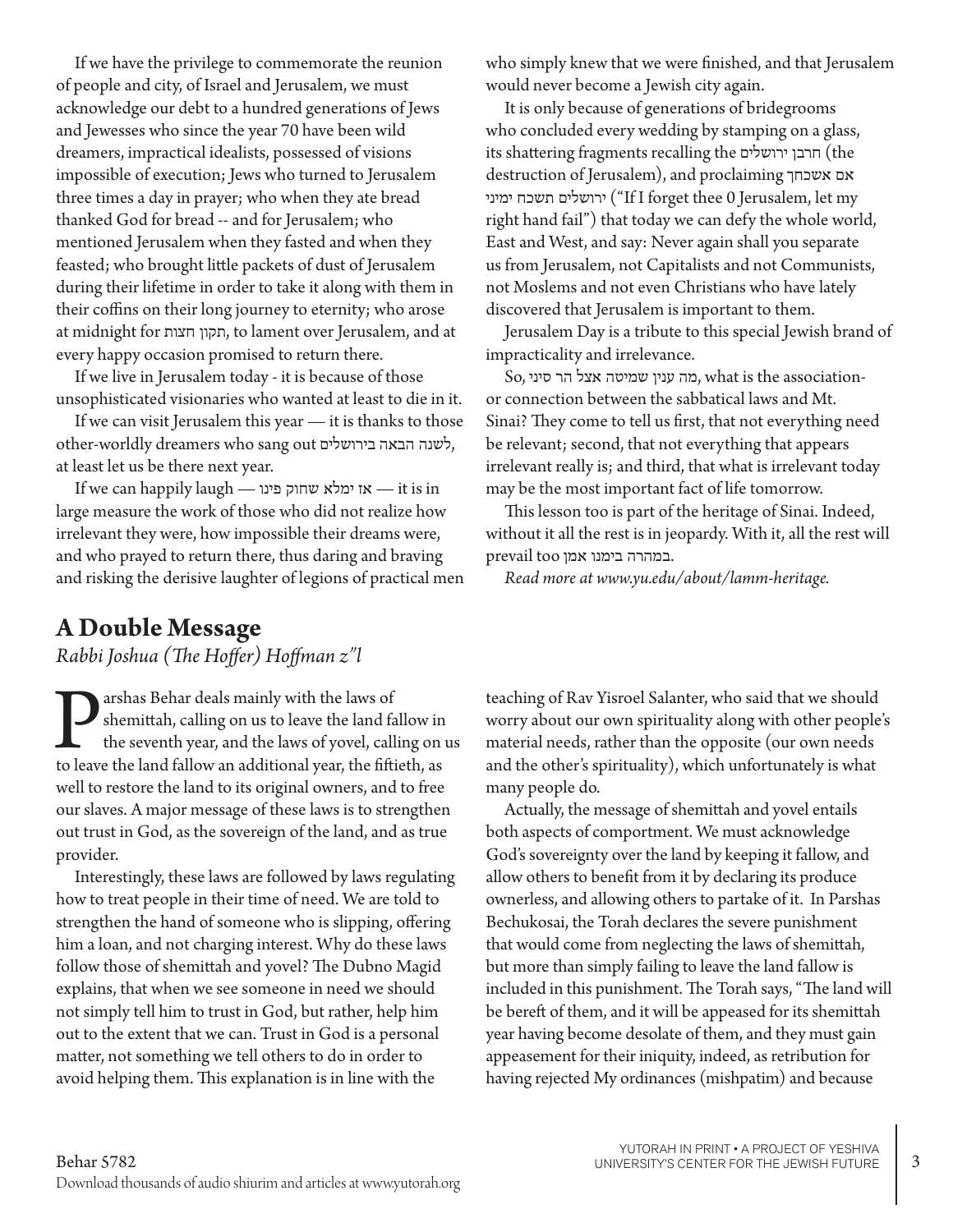their spirit rejected my statutes (chukosai) (Vayikra 26:43). Rav Yechezkel Abramsky points out that both mishpatim and chukim are mentioned in this verse. He cites the prophet Yeshaya, who, in his message of comfort to the Jewish people after the exile tells them, "Be comforted, be comforted my people" (Yeshaya 40:6). The rabbis explain that the people sinned in a double way, were punished in a double way, and would be comforted in a double way. Rav Abramsky explains that the double sin consisted, on the one

**Just Guests**

#### *Rabbi Assaf Bednarsh (Transcribed and adapted by a talmid from a shiur given in the Gruss Kollel)*

In Parshas Behar, the pasuk says *ve-ha'aretz lo timach be-tzmisus, ki Li ha'aretz, ki geyrim ve-toshavim atem imadi*. You can't sell the land in Eretz Yisroel forever it always goes back on Yovel. Hashem says: The Land is n Parshas Behar, the pasuk says *ve-ha'aretz lo timacher be-tzmisus, ki Li ha'aretz, ki geyrim ve-toshavim atem imadi.* You can't sell the land in Eretz Yisroel forever mine, and you are just geyrim and toshavim with me. Ok, the pshuto shel mikra is clear. Why can't we sell the land forever? Because you can only sell in perpetuity something that belongs to you. But the land in Eretz Yisroel doesn't really belong to us. We are merely guests, with Hashem, in His hotel—sojourners and temporary residents. And as a guest, even if you could lend someone your hotel room for a while, you can't sell it permanently. The Malbim—who is generally a pashtan —wants to say something more, al derech ha-drush. What does the pasuk mean when it says that we are geyrim and toshavim? He says that ha'aretz is this world. Like it says: *Ha-shomayim, shomayim la-Hashem, ve-ha'aretz nasan livnei adam*. Who are we? Why can't we buy and sell the land forever? Because this world is not where we belong—this is not our permanent place of residence. We are "*imadi*"—with Hashem. We really belong to the olamos elyonim. That's where we come from, and after our hundred and twenty years on this Earth we will return there. That's where we really live. We are just dwelling here for hundred and twenty years. It is our hotel room for a business trip to this world. And when you are temporarily staying somewhere for a business trip, you don't make permanent transactions. If you go to Shanghai for a business trip, you don't buy an apartment and furnish it, in Shanghai. That's not really where you live. And the pasuk gives us a little perspective. Just like Hashem is

hand, of a rejection of God's command, not leaving the land fallow, and, on the other hand, in a lack of proper respect of, and conduct toward, other people. Thus, even though the Torah describes our punishment as coming due to neglect of shemittah, this entails a double meaning, encompassing both the command to leave the land fallow, as well as the need to treat the people of the land properly. Punishment comes when both aspects of this double requirement are neglected.

shayach le-Shomayim, we are "*imadi*." We are really with Hashem. We really belong to the Olam of ruchnious. And therefore, it's crucail to have perspective. Ok, it's important to have land, assets, money, etc. But what is truly permanent? It's not whoever dies with the most money wins. There is nothing eternal in this world. It's only nitzchi in the next world. Therefore, we have to know that it may be important to have a house, a car, etc. But that's not what's really important.

They tell a story of a wealthy American who was on a trip to Europe and stopped in Radin to visit the Chafetz Chayim and saw that he was living in a hovel with simple wooden furniture. He asked the Chafetz Chaim: Where is your furniture? To which he responded: You are so rich where is your furniture? He laughed. What do you mean? It's back in America, where I live! I am just passing through here. And the Chafetz Chaim retorted: Exactly. I am also just passing through. Why do I need to worry about furniture?

Therefore, even though we don't return the real estate nowadays—when the Yovel does not apply—it's good to remember that geirim ve-toshavim atem imadi. If we are really "*imadi*" with Hashem in this world, we are just passing through. We still need to be responsible for ourselves and make sure we have everything we need, etc. But still, looking from a proper perspective, we are just passing through, and while the material things in this world are good for their time and place, they are not a real goal in life. Our true goal is the nitzchiyous of where we really belong. Shabbat Shalom.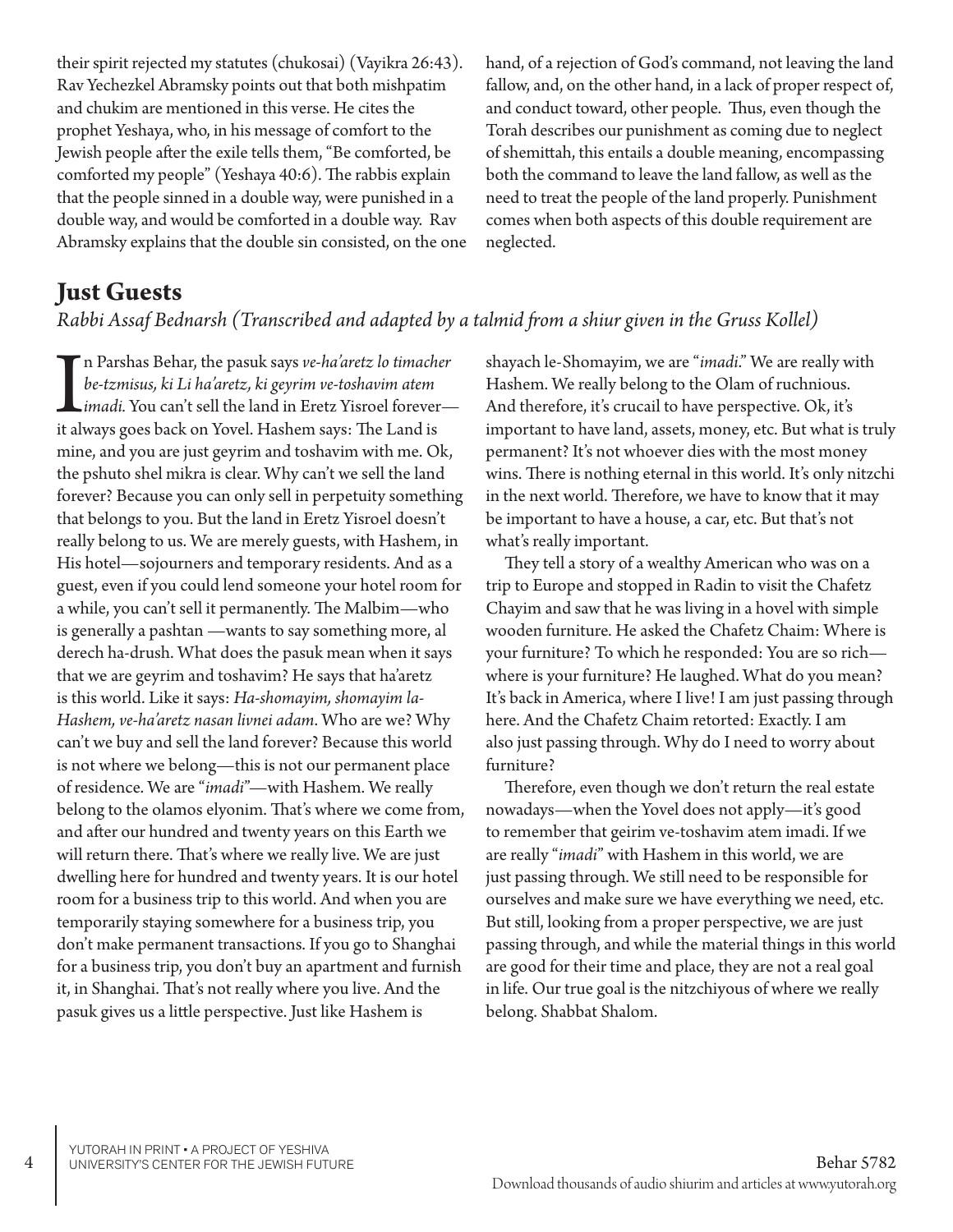### **Sinai, Sympathy and Social Morality**

*Rabbi Moshe Taragin*

It is always a joy living in Israel and observing Judaisi worming its way into mainstream culture. Listening secular Jews, or even Arabs, conclude their sentence with "im yirtzeh Hashem" exemplifies how religion can t is always a joy living in Israel and observing Judaism worming its way into mainstream culture. Listening to secular Jews, or even Arabs, conclude their sentence silently whisper its way into the public domain.

When Israelis wonder at ideas which appear irrelevant to one another, they often cite the first Rashi of parshat Behar: "*mah inyan shmita eitzel Har Sinai*" (literally what is the relevance of shmita laws to Har Sinai). Strangely, the Torah tags Har Sinai as the source of the shmita guidelines. Obviously shmita isn't uniquely "sourced" at Sinai. The entire Torah was downloaded at this mountain. Acknowledging this anomaly, Rashi cites the midrash which articulates this celebrated phrase: "*mah inyan shmita eitzel har Sinai.*"

#### **Shmita and Social Equality**

In truth, there is enormous significance in tagging shmitta to Sinai. A shmita year is a socio-economic experiment aimed at creating a fair and financially balanced society. Every seven years debts are cancelled, and slaves are released. During the shmita year itself, food can't be industrially harvested or hoarded. For an entire year, rich and poor are leveled into common experience. You learn a lot about someone when you walk a mile in their shoes.

By rebooting the economy, shmita checks against rampant greed and against the disproportionate allocation of wealth. It proposes a social model built upon ethics, compassion and fiscal moderation.

Moreover, cessation of agricultural labor invites a yearlong spiritual retreat, enabling introspection and moral inventory. By sensitizing us the financial vulnerability of others, and stemming our avaricious desires, the 'sabbatical' year advances the noble agenda of creating a moral society.

#### **Social Contracts**

Humanity is forever in search of the recipe for a moral society. How can we fashion a kind and ethical society while still maintaining order and protecting ourselves against the internal and external dangers? How can we conjure a political system which can upholds common interest while still preserving human freedom and, more importantly, human dignity? Humanity hasn't always been successful in discovering that recipe.

Our modern democracies are daring experiments of "social contracts". Contemplated as far back as ancient Greece, the theory of a social contract became popularized in 17th and 18th century European political thought. The theory proposes that ultimate authority is vested in individuals, who willfully enter a common "social contract". Autonomous individuals mutually agree to waive some of their personal freedoms to elected governments in exchange for the advancement of public welfare and security. United by a common narrative, a society willfully binds itself to one another through government. These optimistic theories raised great hopes for the future of ethical societies.

Unfortunately, not all of those hopes materialized. Try as they may, imperfect human beings will never succeed in creating perfectly moral societies. At some point, the social contract frays, and the common narrative fades. Contracts always deteriorate and, sadly, we are witnessing some of this deterioration in the modern world. As noble as the human pursuit of moral societies may be, it is doomed to end in failure.

#### **Religion as Moral Foundation**

Moral societies must be founded on something more lasting and more absolute than a mutually agreed upon social contract. Moral behavior requires a system of absolute codes which aren't given to interpretation and can never be violated. Moral societies require religious scaffolding.

Morality conduct must be based on the absolute moral spirit of Hashem which will never fray and will always outlast human infirmity. Without religious foundations, moral codes possess no objective truths, only agreed upon moral consensus. That moral consensus can change. Worse, the argument can be made that there are multiple "consensus" viewpoints. Welcome to the blinding swirl of moral relativism where every position – even criminal ones-become moral. For the shmita project to succeed it must modeled after truths of Sinai not the moral instincts of Man. Moral society must be patterned after the divine moral image, or it will slowly fade into an abyss of broken narratives and muddled morality. Said otherwise, shmita will never succeed unless it is designed as "*shabbat LaHashem*."

#### **Moral Society and Human Compassion**

There is an additional condition to the shmita agenda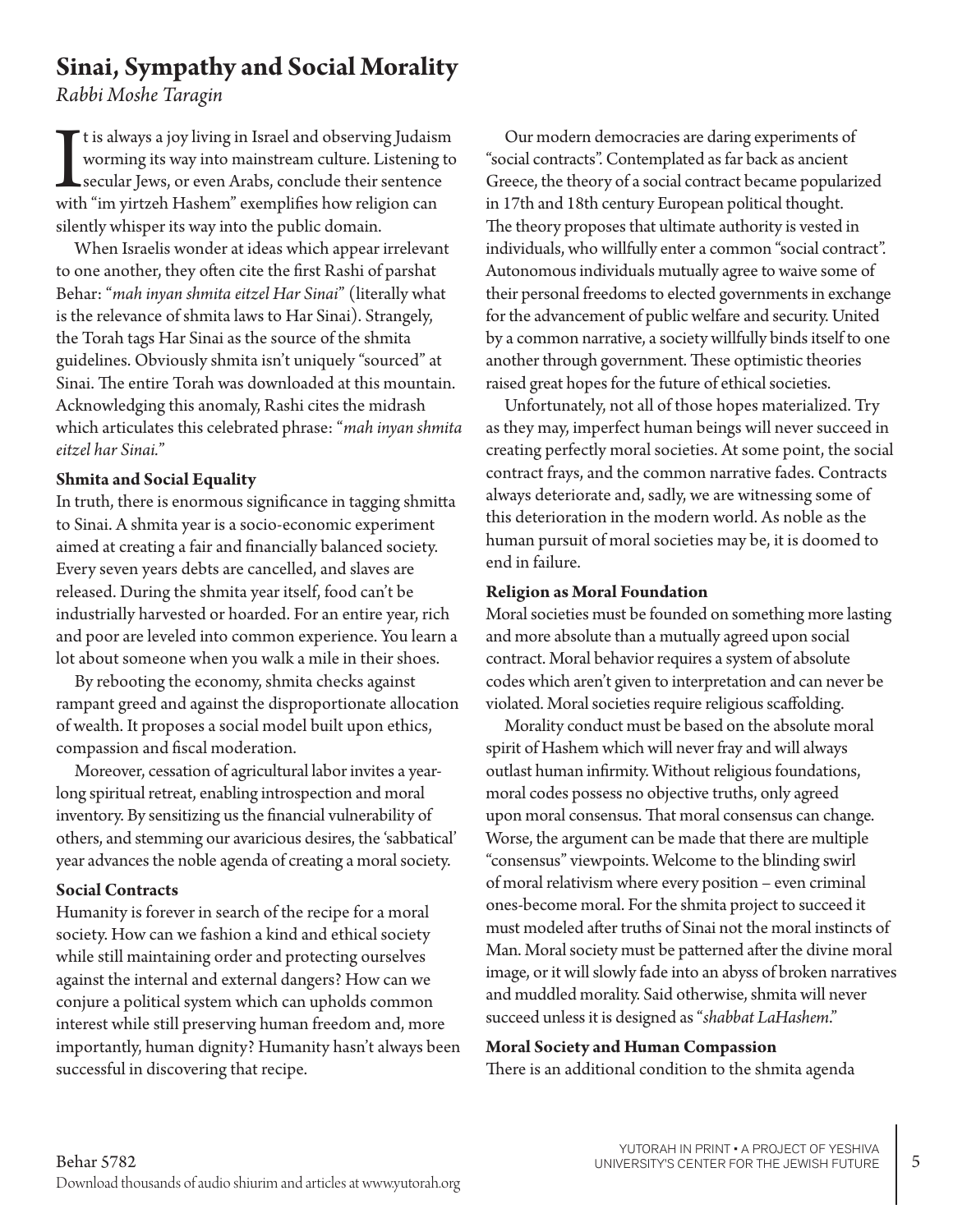of crafting moral behavior. The end of the parsha parsha shifts from shmita to our response to personal poverty. Pressed into economic hardship, people begin to sell off their possessions and their land, further imperiling longterm financial fitness. Often, this snowballs into more severe decisions such as willfully entering slavery. Financial stress can become so overwhelming that a person may even indenture themselves to a Gentile, falling off the grid of Jewish community. The Torah instructs us to support fiscally weak people and, if necessary, quickly liberate them from the horrors of slavery.

These concluding scenes of the parsha don't reflect grand social theories or large-scale theories of ethical communities. These scenes depict quiet and personal acts of kindness and individual acts of compassion.

Large-scale morality cannot substitute for interpersonal compassion. The project of crafting utopia can't substitute for simple acts of love and support. Without private chesed and personal kindness, social justice is hollow.

#### **Substitutes for Personal Kindness**

Our world has become very large and impersonal. We live in large groupings which, by definition, are less personalized. The virtual world has replaced the real world of people and mass media groups us into blocs rather than distinguishing us as individuals. In our outsized large world, chesed faces the risk of depersonalization.

### **Shemittah & Har Sinai**

*Mrs. Michal Horowitz*

his week's parsha (in chutza la'aretz), Parshas<br>Emor, teaches us about the mitzvos of Shemit<br>(the seventh Sabbatical year) and Yovel (the 5)<br>Jubilee), both of which are mitzvos ha'te'luyos ba'aret Emor, teaches us about the mitzvos of Shemitta (the seventh Sabbatical year) and Yovel (the 50th Jubilee), both of which are mitzvos ha'te'luyos ba'aretz (land dependent mitzvos that are only relevant and applicable in Eretz Yisrael).

- וַיְדַבֵּר ה' אֱל־מֹשֶׁה בְּהַר סִינַי לֵאמִׂר The parsha begins with: *and Hashem spoke to Moshe at Har Sinai saying*: יֵנ ְבּל־ ֶא ר ֵבּ ַדּ יִשְׂרָאֵל וְאָמַרְתָּ אֱלֶהֶם כִּי תַבֹאוּ אֶל־הָאָרֶץ אֲשֶׁר אֲנִי נֹתֶן לַכֶם וְשַׁבְתַה ה ַל ת ָבּ ַשׁ ץ ֶר ָא ָה - *Speak to the children of Israel and say to them: When you come to the land that I am giving to you, the land shall rest, a Shabbat to Hashem* (Vayikra 25:1-2).

Why does the pasuk make a point of saying that G-d transmitted these laws to Moshe at Har Sinai? Wasn't the entirety of Torah, each and every mitzvah, transmitted to Moshe at Har Sinai? Why single out Shemitta? Rashi

One risk to personal morality is "political" morality. Large global agendas sometimes masquerade as moral causes. Global conservation, world poverty, protection of species are not personal moral experiences but larger political agendas. They may carry great importance, but we should not confuse them with interpersonal morality. Sadly, we encounter leaders of these movements who are passionately dedicated to their pseudo-moral causes but who often don't display high moral integrity.

A second example of depersonalized chesed is institutional philanthropy. As we inhabit larger groups, we must organize and institutionalize to better allocate funds and resources. Institutionalized chesed has a reach and an impact far beyond private charity. However, institutional philanthropy is cold and impersonal and is often detached from the crying heart of a person in need. Relieving personal distress and sensing the pain of another human being, humbles our spirit, and reinforces the dignity of the individual. Depersonalized and institutionalized chesed cannot convey what William Wordsworth coined "That best portion of a man's life, his little, nameless, unremembered acts of kindness and love."

Shmita is bracketed by Sinai and by personal acts of grace. The moral society which shmita aspires toward must emanate from eternal divine morality and must be grounded by personal acts of compassion.

famously asks this question and answers:

בהר סיני... אֵלָא מַה שִׁמְטָּה נֵאֲמְרוּ כְלַלוֹתֵיהָ וּפְרַטוֹתֵיהָ וִדִקְדּוּקֵיהָ מִסִינַי אַף כֻּלָּן נֶאֶמְרוּ כְלָלוֹתֵיהֶן וְדִקְדּוּקֵיהֶן מִסִּינַי

"*To teach us that just as with shemittah, its general rules, details and fine points were stated at Sinai, so, too, with all the mitzvos, their general rules and fine points were stated at Sinai.*" Many commentators are puzzled by this teaching. How does this answer the original question? Weren't all the fine points, details and nuances of every mitzvah transmitted to Moshe at Har Sinai?

Rav Yitzchok Zilberstein teaches, "The Chassam Sofer explains that the reason shemittah and Har Sinai are juxtaposed is because shemittah is a clear proof that the Torah was given by Hashem, and not fabricated by Moshe Rabbeinu, chalilah. For what human being would וְצִוְיֹתִי אֶת בִּרְכָתִי לָכֶם בַּשֶּׁנָה :dare to make the promise that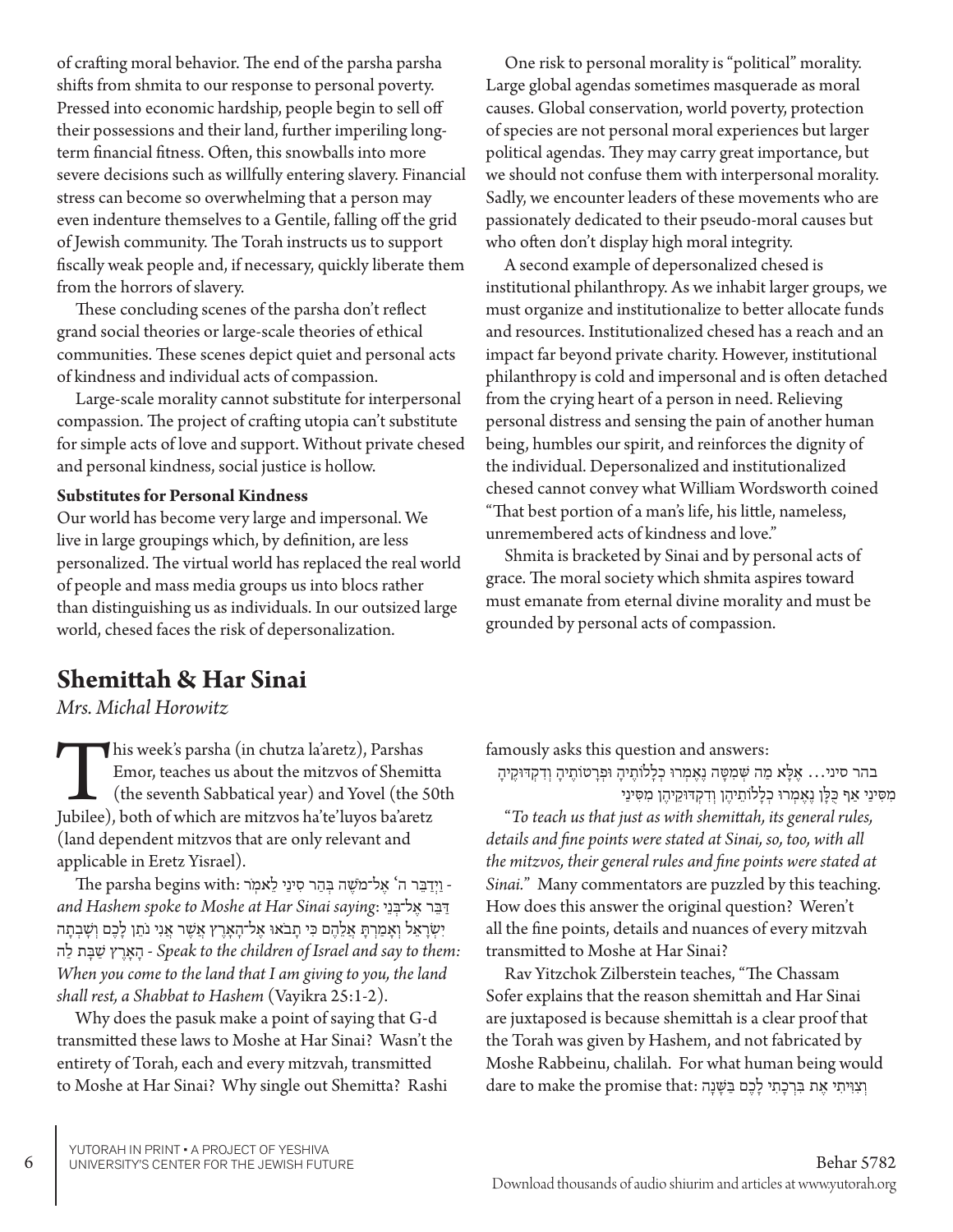*and I will command -* הַשָּׁשִׂית וְעָשָׂת אֵת הַתְּבוּאָה לְשְׁלֹש הַשָּׁנִים *My blessing for you in the sixth year, and it will yield a crop sufficient for the three year period* (25:21)? Only Hashem, Who is omnipotent - the Kol Yachol (All-Able) - can guarantee such a thing. Shemittah therefore serves as a proof of the entire Revelation at Sinai.

"Furthermore, Shemittah is a reflection of a person's belief in Hashem and in His Torah, because only if one has tremendous emunah will he keep Shemittah and let his fields lie fallow for an entire year," knowing and believing that even without his efforts, Hashem will nevertheless provide for him!

Rav Zilberstein then offers another beautiful answer, quoting the Imrei Shefer, who explains the connection between Shemittah and Har Sinai. "Shemittah is called Shabbos for just as Shabbos is the source of blessing for the other six days of the week, Shemittah is the source of blessing for the other six years of the Shemittah cycle. If a person allows his fields to lie fallow during Shemittah, that is what will bring his success during the years when he does work the land.

"Har Sinai itself serves as an embodiment of this concept. When Hashem came to give the Torah, all of the mountains presented their credentials, so to speak, in the hopes that the Torah would be given on them. Har Sinai, however, was modest and unassuming, standing at the side and not offering its own qualifications for having the Torah given upon it. That was precisely why it was chosen, and merited to become greater than all of the other mountains. This is the connection between Shemittah and Har Sinai: just as Har Sinai's inactivity was what led to its eventual distinction, our inactivity during Shemittah is what leads to our receiving Hashem's blessing upon the land" (Aleinu L'Shabei'ach, Vayikra, p.394-395).

What a beautiful and important lesson and reminder, especially during these weeks of Sefiras ha'Omer, as we journey, proverbially, to Matan Torah and Har Sinai once again. In order to be a vehicle and vessel where the Torah will rest, and the RS"O will dwell (keviyachol), one must internalize the teachings of Torah, Har Sinai, and Shemittah, which was specifically given at Sinai. When one is selfeffacing, quietly involved in avodas Hashem, fulfilling mitzvos and engaged in Torah learning for the sake of Heaven, running away from honor while running towards opportunities for chessed, and lowers himself down, while yet recognizing his talents, abilities and capabilities - and utilizing them in the service of G-d and the people - that is precisely whereupon the blessing will flow.

Just as on Shabbos, our inactivity leads to blessing; just as Har Sinai's humility led it to be chosen as the site for Torah; just as the rest for the land in the seventh year will lead to blessing for all the other years; so too, when a person emulates this model, upon him G-d's blessing will flow.

Har Sinai is to Torah what Shemittah is to the Land of Israel.

Last Thursday (11 Iyar 5782/May 12, 2022) Noam Raz z'l, HY"D, a 47 year old father of six children, was killed in a special-operations gun battle with terrorists in Jenin. Police chief Kobi Shabtai said Raz, a 23-year veteran of the elite Yamam counterterrorism unit, was one of the best officers in the force. Raz was among the founders of the Kida settlement, according to a statement issued by the Mateh Binyamin Regional Council following his death. "Noam was a pillar in his community. A humble family man connected to the Land of Israel with every fiber of his being… He was loved by everyone," the statement said. Additionally, he was a volunteer for Ichud Hatzalah and was credited with saving hundreds of lives; t'hei zichro baruch.

ֿשֶׁכַּל הַמַּשְׁפִּיל עַצְמוֹ, הַקַּדוֹשׁ בַּרוּךְ הוּא מַגְבִּיהוֹ, וְכַל הַמַּגְבִּיהַ עַצְמוֹ, הַקָּדוֹשׁ בָּרוּךְ הוּא מַשְׁפִּילֹו. כַּלְ הַמְחַזֵּר עַל הַגְּדוּלָה, גְּדוּלָה בּוֹרַחַת מִמְּנּוּ,

וְכָל הַבּוֹרֵחַ מִן הַגְּדוּלָה, גְּדוּלָה מִחַזֶּרֶת אַחֲרָיו (Eruvin 13b) A non-effacing mountain; a field at rest; a weekly Sabbath of withdrawal from the business (and business) of this world; a humble family man, a hero of Israel… it is upon these that Divine blessings will ultimately rest. May we merit to see the Divine blessings in a revealed way.

### **The License to Worry**

*Rabbi Efrem Goldberg*

fter commanding the mitzva of shemitta, which forbids agricultural work throughout the seventh year, the Torah foresees that farmers will naturally wonder, "What will we eat in the seventh year, if we will not forbids agricultural work throughout the seventh year, the Torah foresees that farmers will naturally

plant and not gather our grain?!" The farmers are being told to leave the field alone for an entire year, which they are to spend in kollel, learning Torah. And, they are required to allow anyone to come and help themselves to their field's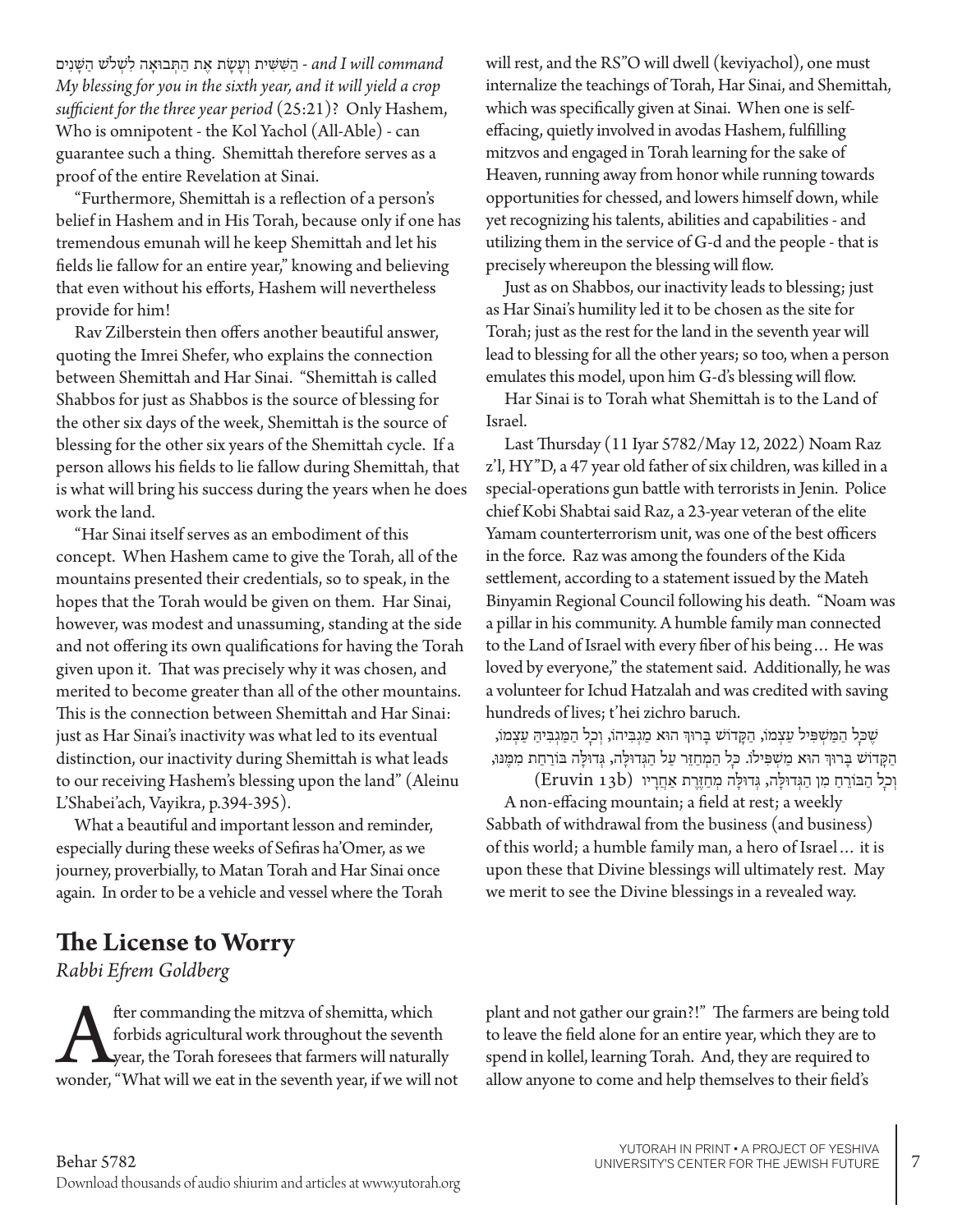produce. This is akin to somebody who worked hard for six years to build a business, and is then required to leave the business alone, doing absolutely no work, for an entire year, during which he does nothing but learn. Understandably, the farmer will wonder, "What will we eat?!"

God reassures the farmer that in reward for his observance of this challenging mitzva, He will ensure his sustenance during the coming years. The fields will miraculously produce extra quantities of grain during the sixth year to compensate for the lost produce due to the observance of shemitta.

Rav Elimelech of Lizhensk, in Noam Elimelech, raises the question of why the Torah presents this promise in such a roundabout manner – as the response to the farmer's question of "What will we eat in the seventh year?" Why did God not simply state after presenting the mitzva of shemitta that He will provide sufficient produce to sustain them during the shemitta year and beyond?

Rav Yaakov Bender explained that the Torah wants to teach us a critically important lesson: it is okay to express anxiety. It is okay to ask, "How will we manage? How will we pay the bills?"

In these pesukim, Rav Bender writes, the Torah is giving us license to worry.

When a person is waiting anxiously for the lab results, and is visibly worried and distraught, it is wrong to admonish him, "Just trust in Hashem, everything will be fine." He is allowed to express worry. It is natural and expected that he will feel anxious.

Of course, we should always be working to strengthen our emunah, to reinforce our trust in Hashem and our

### **Helping G-d?**

*Rabbi Jonathan Ziring*

**I** fyour brother, being in straits, come under your<br>authority... do not exact advance or accrued interes<br>fear your God. Let your kin live by your side as such<br>Hashem am your God, who brought you out of the land *f your brother, being in straits, come under your authority… do not exact advance or accrued interest, but fear your God. Let your kin live by your side as such….I of Egypt, to give you the land of Canaan, to be your God."* (Vayikra 25:356,8, JPS)

The obligations to aid the poor, whether through charity, or in this unit, providing interestfree loans, are usually conceptualized as interpersonal commandments. More precisely, it may be a function of the brotherhood of all Jews. (Ramban, Shemot 23:20) However, these

belief that He is caring for us at all times. But at the same time, we are human beings, and it is perfectly natural, and acceptable, for a human being to worry. We are to strive to counterbalance our anxiety with emunah, but nobody should be made to feel ashamed over expressing legitimate concerns.

The Gemara in Maseches Pesachim (50a) teaches that in the next world, we will recite the beracha of והמטיב הטוב over all events, even those which outwardly appear tragic. This is in contrast to this world, where we recite והמטיב הטוב only over overtly joyous events, such as a new significant purchase, or receiving a large fortune, but when we suffer a loss, we recite the beracha of האמת דיין. Rav Yitzchak Hutner, as Rav Bender cites, noted that in this world, if a person suffers a tragic loss, but he insists that he has such faith in Hashem that he recognizes the tragedy as a blessing, and he proceeds to recite והמטיב הטוב, his beracha constitutes a לבטלה ברכה) beracha recited in vain). Such a person is disingenuous; he is a faker. In this world, we are expected to mourn and grieve, to feel pain and anguish. It is only in the next world when we will attain such pristine emunah that all events will be experienced as good.

It is perfectly acceptable, normal, and recommended to express our pain and our worries. King Shlomo teaches us in Mishlei (12:25), ישחנה איש בלב דאגה, which the Gemara (Yoma 75a) explains to mean that when a person feels anxious, לאחרים ישיחנה – he should speak about it with others. The Torah here in Parshas Behar gives us license to feel anxious, and when we do, it is beneficial to express our concerns to others, who are to listen with patience, empathy and understanding.

verses suggest that helping the poor is as much about one's obligations to God, as fear or recognition of God is mentioned twice in four verses, and an entire verse is devoted to remembering that God took us out of Egypt.

One midrash (Vayikra Rabbah 34) offers a radical understanding of how this is the case. The following argument is propounded:

1) The verse states that "He who is generous to the poor makes a loan to the Lord." (Mishlei 19:17, JPS). Why should giving to poor be considered a loan to God?

2) God is responsible for providing for the poor, as the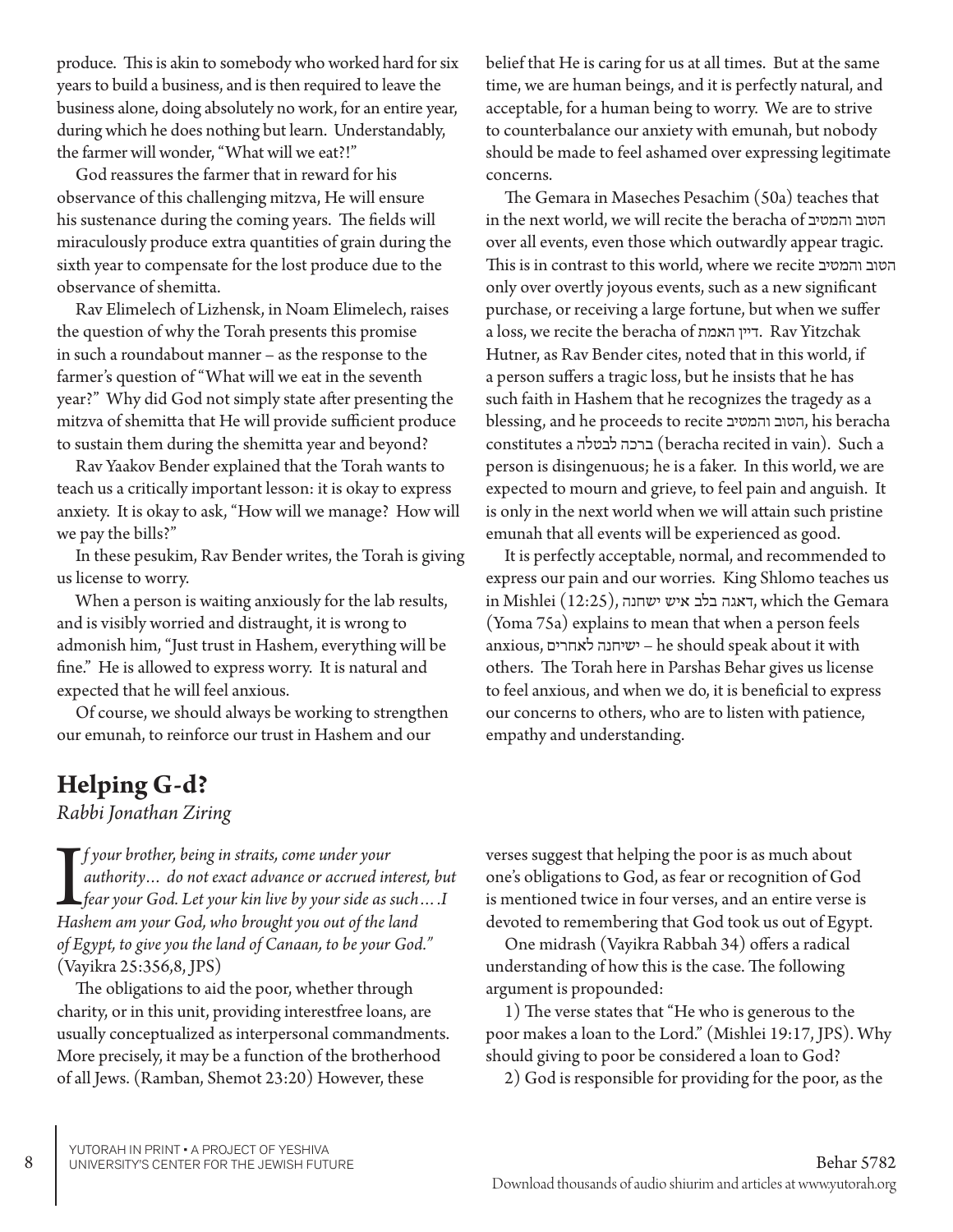verse states that God is the one "Who gives food to all flesh." (Tehillim 136:25, JPS)

3) Thus, one who helps the poor grabs His mitzvah, and God becomes beholden to repay the loan.

4) The extent of this Divine obligation becomes clear from the verse's description of the relationship of a borrower to his creditor: "And the borrower is a slave to the lender." (Mishlei 22:7) God thus becomes enslaved to the one who helps the poor.

5) God's obligation surpasses that which the person gave. This is because a poor person might have nine out the ten coins he needs to buy food. The one who gives him the tenth coin, though a small amount of money, is granting him life. Thus, God becomes obligated to give the giver his life.

Several fascinating points emerge from this midrash. First, helping the poor is recast primarily as aiding God by taking the place of God. Second, God does not need human help, God treats the giver of charity as if he helped Him, to the point that He becomes beholden to him. Third, the impact of helping the poor is judged not only by how much one spends, but by the impact it can have on the poor. Thus, God becomes "beholden" to repay more than was extended. Rabbi Zev Wolf Einhorn (Maharzu to Vayikra Rabbah 34) argues that this is the explanation for the idea that charity saves from death. (Mishlei 10:2)

Rabbi Shemuel Yafeh Ashkenazi (Yifei Toar to Vayikra Rabbah 34) notes another layer to this midrash. Normally, stealing someone's opportunity to perform a mitzvah is considered an action able offense, with the "thief " obligated to compensate for the lost opportunity. (Bava Kama 91b) This midrash uses the language of "grabs the mitzvah" to highlight that one is usurping God's role to the extent that He should by right be upset. Nevertheless, God, unlike man, wants to "lose His chance". He wants human beings to take His place, and thus He pays us, rather than charges us, for making Him "lose his chance." Another midrash (Kohelet Rabbah 7:2) broadens this. God was "obligated to bury Yaakov," but Yosef stole the mitzvah. Moshe then took the mitzvah of burying Yosef, making God close the circle by burying Moshe.

At one level, this shows God's benevolence as He does not mind "losing His mitzvah." Furthermore, it highlights that we can actually take His roles. However, as Sefer Iyov (35:7) insists, the mitzvot do not help God. "If you are righteous, What do you give Him; What does He receive from your hand?" (Iyov 35:7) Our midrash must mean, therefore, that though our mitzvot do not help God, He desires that we fulfill his will, help others, become godly, and so He overlooks this theological reality. He ensures that helping others truly becomes Divine.

### **Understanding Hebrew and Canaanite Servitude**

*Rabbi Ephraim Z. Buchwald*

 $\blacksquare$ n this week's parasha, parashat Behar, we learn of th<br/>laws of the שְׁבֶד עִבְרָי —Eved Ivri, and the שָׁבֶד עַבְר<br/>greed K'na'ani, generally translated as the "Hebrew slave" and "Canaanite slave." These laws n this week's parasha, parashat Behar, we learn of the  $l$ aws of the יָעֶבֶד עִבְרִי יִעִבְר $-$ Eved Ivri, and the  $-$ Eved K'na'ani, generally translated as the "Hebrew previously in the Torah, but parashat Behar presents us with a convenient opportunity to discuss and analyze both these perplexing and challenging statutes.

I would argue that the translation of Eved Ivri and Eved K'na'ani as Hebrew and Canaanite "slaves" is imprecise at best, and, in fact, most probably incorrect. The Hebrew language really has no word for slave. The Hebrew word ד ָעֲבֵד – eved" means "worker," from the word ה ָודֹב ֲע"— a'vo'dah"–work. In fact, in order to say that the Egyptians enslaved the Jewish people in Egypt, the Torah, in Exodus 1:13, has to add the adverbial description "parech," בִּבְּרֶאֵל, בִּפְרֵךְ, and the Egyptians made the Hebrews work with rigor. Consequently, in both instances of Jew and non-Jew, the more precise translation of Eved is "servant" or "worker."

There are two situations in which a Jew becomes a Hebrew servant. The first instance, cited in Leviticus 25:39: וִכִי יָמוּךְ אָחִיךְ עִמְּךָ, וִנְמִכַּר לָךְ, is the case of a Jew who is waxen poor–basically bankrupt, and sells himself as a worker to a Jewish owner or master. In many societies, bankruptcy is a method of relieving a debtor from overwhelming financial obligations. In Jewish jurisprudence, an impoverished person is expected to always make a good-faith effort to return as much of what is owed as possible, and consequently sells himself into servitude for a maximum of six years. If after six years the debtor has not earned enough to pay back the full amount of his debts, only then are the remaining debts cancelled.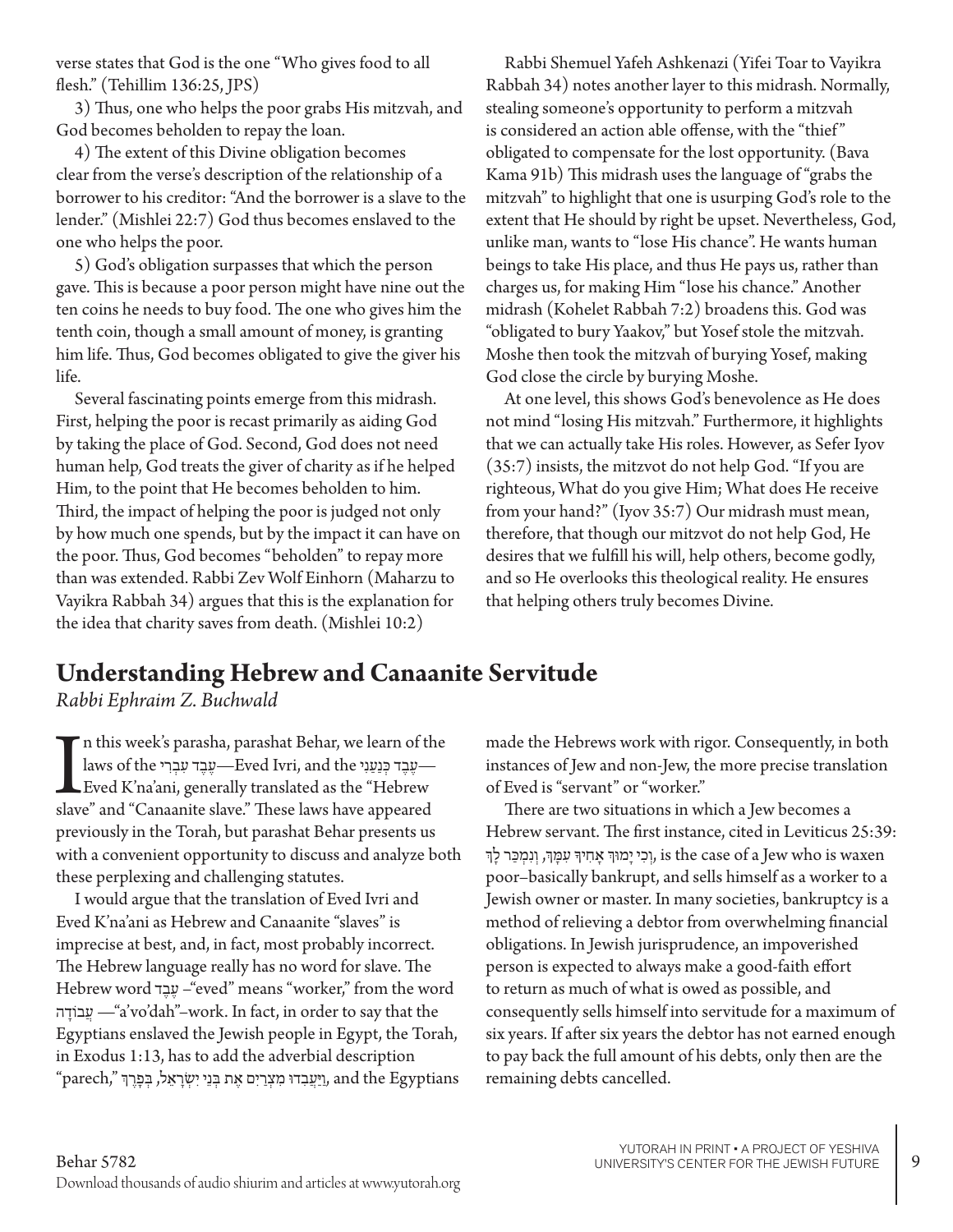A second manner in which a Jew may become a Hebrew servant, involves a Jewish thief who doesn't have enough resources to return even the principal that he stole. So, for instance, a person who steals a candelabra worth \$1,000, is required by the Torah to pay the victim \$2,000, so that the thief would sustain the same loss that he inflicted on his neighbor from whom he stole. If the thief cannot pay back the penalty, he is not sold into servitude. However, if he cannot even pay back the principal, the \$1,000, then the court of Jewish law sells him into servitude.

In both these instances, if the servant is married, he enters into servitude with his wife and family, requiring the master to assume the heavy financial obligations of providing food, clothing, housing, education and medical care for the servant's entire family.

The enormous expense incurred by the master of a married Hebrew servant is probably the reason why the Torah permits the master to give the Hebrew servant (only the thief says Maimonides, Laws of Servitude 3:4) a Canaanite maidservant to produce children who legally belong to the master. Otherwise, the economics of sustaining a married Hebrew servant would never be viable. On the surface, to mere mortals, this arrangement is of questionable rectitude, and is the one feature of the entire issue of servitude which appears to be morally problematic.

The practice of placing a criminal–a petty thief, into a private home, seems akin to the contemporary attempts at criminal rehabilitation. It is assumed that the thief comes from a complicated social background, and now, in servitude, will be exposed to the elevated behavior and healthy interactions of an extraordinary benevolent family. After all, it's not the average family that accepts a thief into their home when there are many other less dangerous workers whom they could retain. So, in effect, we see that Hebrew servitude is the Jewish way of dealing with bankruptcy as well as a method of rehabilitating criminals– not at all as "primitive" or "medieval" as we thought when we first encountered the original Biblical texts!

How do we know that the practice of Hebrew servitude was in fact benign? The Torah in Exodus 21:5-6, states, that if the servant says: "I Love my master, my wife and my children–I do not wish to go free!" The master shall take the servant to the court of law and pierce his ear with an awl, and he shall serve the master forever. Obviously, if this were a harsh or cruel system, not many servants would want to extend their servitude indefinitely.

Canaanite servitude, on the other hand, appears to be far more challenging. According to most commentaries, those who become Canaanite servants were most likely enemies captured in war or bought on the slave market. It was assumed that these Canaanites were so primitive, that they did not even adhere to the Seven Noahide Principles. They murdered, raped, stole, sacrificed their children to the idols that they worshiped, ate animals that were still alive–they failed to abide by even the most fundamental and basic rules of humanity.

What then is the Jewish practice of Canaanite servitude? It is an attempt to civilize uncivilized people. A Canaanite servant is bought on the slave market and welcomed into a Jewish home, initially for a period of only one year. During that year, the Canaanite is exposed to Jewish values, Jewish ideals and Jewish religious practices. At the end of the year, the Canaanite must choose whether to convert to partial Judaism or not. This understanding is derived from the verse in Genesis 17:12 where the Torah declares that all males in a Jewish household must be circumcised, whether born at home or bought on the market.

According to the Talmud, this verse teaches that Canaanites who are in a Jewish household must convert and are required to observe all the basics of Judaism– Shabbat, kashrut, and they must be circumcised. In fact, for all practical purposes, the only requirement that these Canaanite servants lack in order to be regarded as full-fledged Jews is freedom. Once they go through the process of conversion to Canaanite servitude all they need do to become fully Jewish is to be released from human ownership. The Talmud (Brachot 47b), in fact, tells the quaint story of the servant of Rabbi Eliezer who was needed for a minyan, and Rabbi Eliezer freed him so that he could instantly be counted as the tenth person to the minyan.

While no coercion or force is employed in convincing the Canaanites to convert, there was an element of indirect coercion. Most of the Canaanites knew that if they chose to remain in the Jewish home, they would be treated humanely. But if they were sold back to the general slave market, they would likely wind up as slaves or gladiators for the brutal Romans or the Greeks. So, most of the Canaanites happily opted to undergo the partial conversion and remain as servants with their Jewish families.